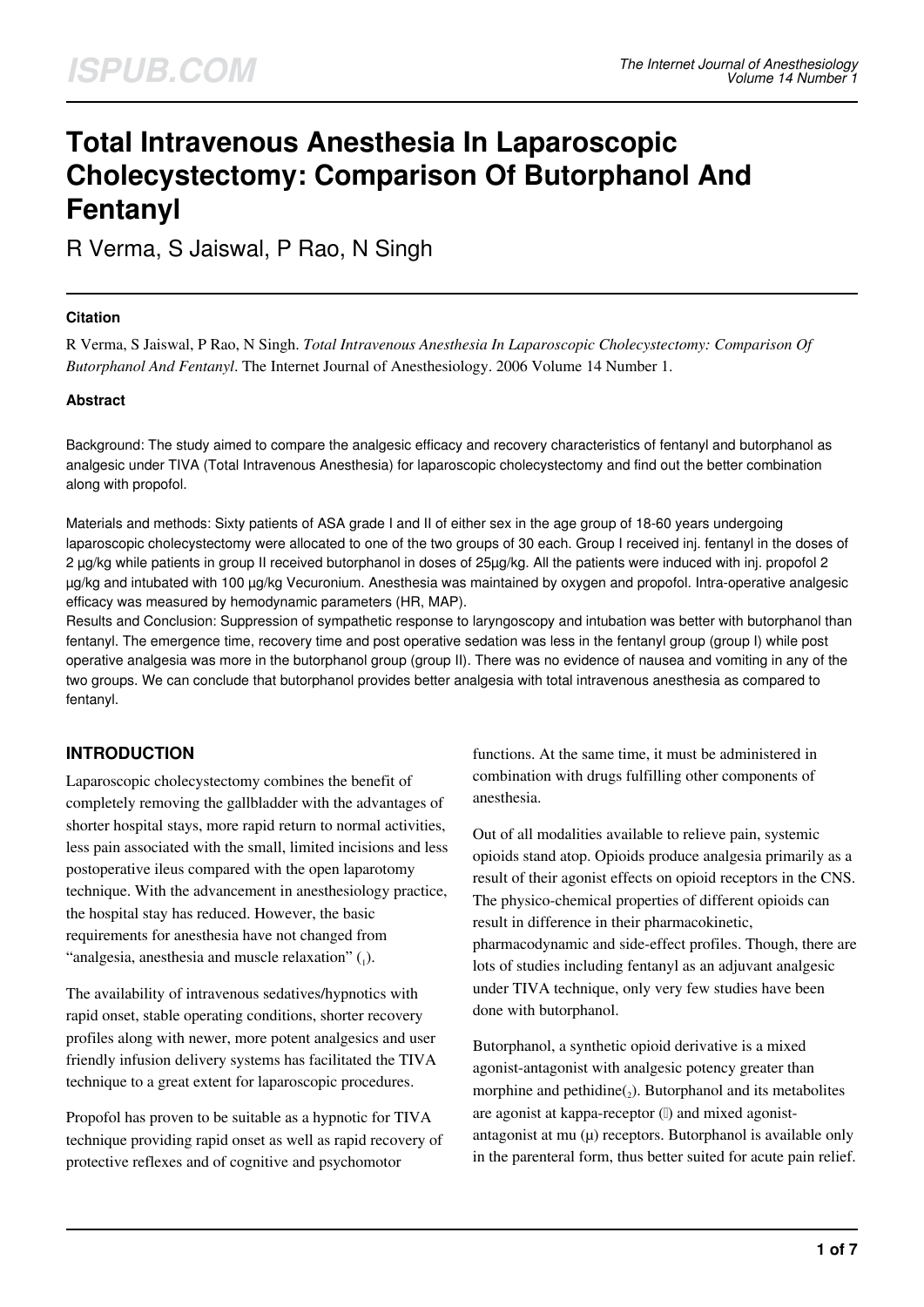Butorphanol unlike morphine exhibits a ceiling effect on respiratory depression $_{3}$ ).

The aims and objectives of this study were to compare the analgesic efficacy as well as recovery characteristics of intravenous butorphanol with intravenous fentanyl, as an adjuvant analgesic to TIVA for laparoscopic cholecystectomy.

# **MATERIAL & METHODS**

After obtaining approval from hospital ethical committee and informed consent from the patients, sixty patients between the age of 20-60 years belonging to ASA grade I and II scheduled for elective laparoscopic cholecystectomy were studied. The patients were subjected to detailed clinical examination and routine investigations to exclude any associated systemic disorder.

Exclusion Criteria: The patients with systemic disease like, endocrine, respiratory, cardiac, hepatic or renal insufficiency and those having serum bilirubin  $>3.0$  mg% as well as those cases where duration of anesthesia was more than a hour or any hypersensitivity to propofol ,butorphanol or fentanyl were excluded from the study.

# **STUDY PROCEDURE**

All patients received tab alprazolam 0.5 mg (>40 kg) or 0.25 mg (<40 Kg) in the night before surgery and at 6 AM on the day of surgery. They were allocated to one of the two groups of 30 each.

- Group A: 30 Patients receiving 2ug/kg Fentanyl
- Group B: 30 Patients receiving 25ug/kg butorphanol

The patients were monitored for heart rate, ECG, SpO2, ETCO2and temperature, Urine output and baseline readings were recorded. Thereafter all patients were given injection glycopyrrolate 0.2mg, and fentanyl 2 µg/kg intravenously (Group A) or butorphanol 25 µg/kg (group B). After preoxygenating the patients with 100% oxygen for 3 minutes with facemask, all patients were induced with propofol 2 mg/kg and vecuronium bromide 100 µg/kg intravenously followed by tracheal intubation after full relaxation. Then patient's lungs were ventilated with O2 flow of 8 L/min under IPPV and muscle relaxation was maintained with vecuronium bromide (1/5th of the intubating dose) by repeat dose as and when required. After induction, infusion of

propofol was started as a stepped-down scheme i.e. 10 mg/kg/hour for the first 10 minutes then

8 mg/kg/hour for the next 10 minutes followed by 6 mg/kg/hour till the end of surgery. Ringer's lactate as i.v. fluid was administered at the rate of 15 ml/kg in the 1st hour followed by 7.5 ml/kg/hr till the end of surgery to all patients.

Besides continuous monitoring of the above mentioned parameters, random blood sugar was estimated preoperatively, 15 minutes following incision and 15 minutes following extubation from general anesthesia.

The value for ETCO2 was kept between 35-45 mmHg intraoperatively. The infusion of propofol was stopped at the initiation of skin closure. Then all patients were reversed with neostigmine (50 µg/kg) with glycopyrrolate 10µg/kg followed by extubation of trachea as the patients started breathing spontaneously with eye opening on command.

The time-span between stoppage of propofol infusion and extubation of trachea was recorded as emergence time and the time span between extubation of the trachea and the time at which the patient could tell his/her name was recorded as recovery time.

All the patients were transferred to Post Anesthesia Care Unit (PACU) after the completion of satisfactory reversal. In the postoperative period any event of nausea and vomiting, blood sugar level, duration of sedation and the duration of analgesia (time interval between analgesic administration to the time when the patient complained of pain in PACU) were recorded.

The level of sedation in the postoperative period was observed using Ramsay sedation scores. Sedation scores were recorded once the patient was shifted to PACU and then every 15 minutes till 1 hour followed by every 30 minutes until the patient reached the sedation score of 2, which was considered to be the acceptable level of sedation as patients at this score were cooperative and tranquil.

## **STATISTICAL ANALYSIS**

The mean and standard deviation of the parameters studied during observation period were calculated for two treatment groups and compared using students 't' test. The critical value of 'p' indicating the probability of significant difference was taken as < 0.05 for comparisons.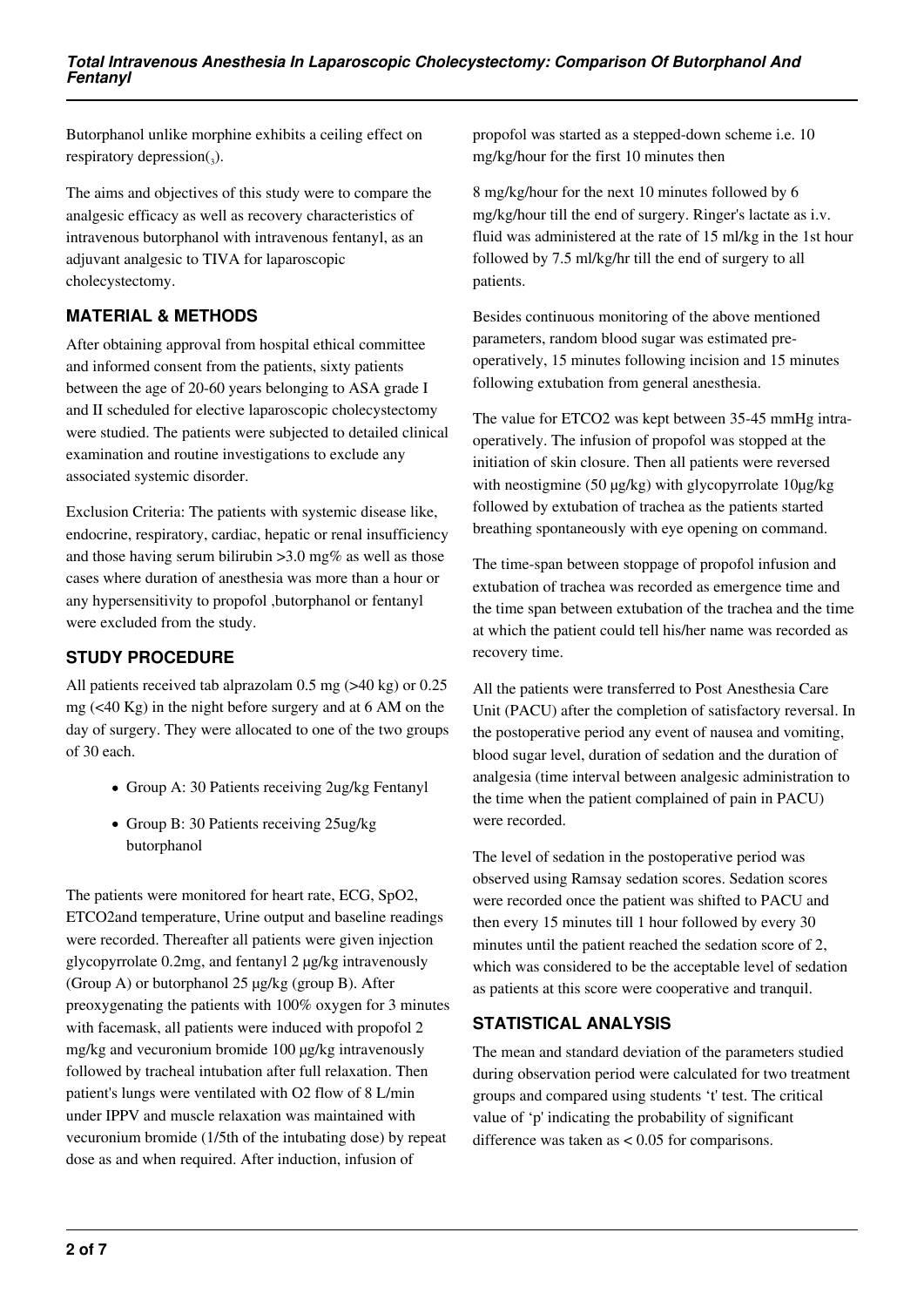## **OBSERVATIONS & RESULTS**

All the patients were statistically similar as regards age, sex and body weight (Table I).

#### **Figure 2**

Table 2: The baseline mean heart rate in group I was  $82.37 \pm$ 8.99 which was almost similar to group II (81.03  $\pm$  8.56).

|              | Group 1<br>$n = 30$ | Group II<br>$n = 30$ | t value | p value | Statistical Significance |
|--------------|---------------------|----------------------|---------|---------|--------------------------|
| Age in years | $37.73 \pm 7.31$    | $36.73 \pm 7.31$     | 0.529   | 0.599   | ΝS                       |
| Wt. in kg    | $50.30 \pm 5.05$    | $48.30 \pm 5.05$     | 1.533   | 0.131   | NS                       |

Pulse rate and mean arterial pressure (MAP) were recorded at the baseline (0), after induction (1), after endotracheal intubation (2), at the time of incision (3), 15 minutes after induction (4), 30 minutes after induction (5), 45 minutes after induction (6), after extubation of the trachea (7) and 5 minutes after tracheal extubation (8).

Hemodynamic parameters, statistical comparison between the two groups and also statistical comparison in the same group at different time intervals is as shown in

#### **Figure 3**

#### Table 3: Hemodynamic data

| Time                                      |                        | Mean Heart Rate ± SD          |            |            |                        | Mean MAP ± SD                      |                                        |            |                       |                        |
|-------------------------------------------|------------------------|-------------------------------|------------|------------|------------------------|------------------------------------|----------------------------------------|------------|-----------------------|------------------------|
| Interval                                  | Group I<br>$n = 30$    | Group II<br>$n = 30$          | t<br>value | p<br>value | 33                     | Group I<br>$n = 30$                | Group II<br>$n = 30$                   | t<br>value | $\mathbf{p}$<br>value | 33                     |
| $\overline{0}$<br>Bage line               | 8237 ±8.99             | $81.03 + 8.56$                | 0.588      | 0.599      | $\overline{\text{MS}}$ | $91.00 + 8.64$                     | 89.77 ± 8.41                           | 0.560      | 0.577                 | $\overline{\text{MS}}$ |
| (Post ind.)                               | 74.83± 8.86*           | 76.10±8.29*                   | $-0.572$   | 0.570      | NS.                    | $76.00 \pm$<br>$8.64*$             | $78.87 \pm 8.64^{\text{o}}$            | $-1.293$   | 0.201                 | W <sub>2</sub>         |
| $\overline{2}$<br>(Post Int)              | 78.17±8.82#            | $79.23 \pm 8.79$              | $-0.469$   | 0.641      | NS.                    | $77.33 +$<br>5.88*                 | $80.90 \pm 7.87^{\circ}$               | $-1.764$   | 0.083                 | $W_2$                  |
| 3<br>(Skin Inci)                          | 79.67± 8.83#           | $79.83 \pm 8.86$              | $-0.074$   | 0.942      | NS <sup></sup>         | 79.00±6.17*                        | $80.77 \pm 8.41^{\circ}$               | $-0.928$   | 0357                  | W <sub>2</sub>         |
| а<br>$(15 \text{ m})$ after<br>induction) | 78.83±8.86#            | 80.83± 8.69#                  | $-0.882$   | 0.381      | $\overline{\text{NS}}$ | $76.90 \pm$<br>6.08*               | $79.77 \pm 8.41$ *                     | $-1.513$   | 0.136                 | $\overline{\text{NS}}$ |
| $(30 \text{ m})$ after<br>induction)      | $77.57 \pm 9.21$       | 80.87± 8.49#                  | 1.443      | 0.155      | NS <sup>T</sup>        | $77.00 \pm$<br>$7.93*$             | $83.80 \pm 8.38$ *W                    | $-3.229$   | 0.002                 | ক্ল                    |
| 6<br>$(45 \text{ m after}$<br>induction)  | $m=19$<br>79.95± 5.20# | $n = 15$<br>$82.00 \pm 4.448$ | $-1.217$   | 0.232      | NS.                    | $(m=19)$<br>$78.00 \pm$<br>$8.46*$ | $(n = 15)$<br>$80.00 \pm 4.46^{\circ}$ | $-1.235$   | 0.226                 | $W_2$                  |
| (After Ext)                               | 84.17±8.93#            | $83.67 \pm 8.740$             | 0.219      | 0.827      | <b>NS</b>              | $82.47 +$<br>$7.37*W$              | $84.80 \pm 8.40$ W                     | $-1.143$   | 0258                  | $W_2$                  |
| B.<br>(SMn abe<br>libitab sticm.)         | 86.03± 8.82#           | ñ<br>85.90±8.92*              | 0.058      | 0.954      | NS.                    | $81.00 +$<br>797%                  | $85.77 \pm 8.41^{\circ}$ #             | $-2.253$   | 0.028                 | <b>SF</b>              |

# Statistically significant within the as compared to post induction level i.e. 1 Time Interval

NS Statistically Not significant

SF Statistically Significant

#### **Figure 4**

Table 4: Showing Duration of Anesthesia, Analgesia & Sedation

|                  | Group I          | Group II           | t value  | p     | Statistical  |
|------------------|------------------|--------------------|----------|-------|--------------|
|                  | $n = 30$         | $n = 30$           |          | value | Significance |
| Duration of      | $46.73 \pm 7.00$ | 44.73±7.80         | 1.105    | 0.774 | ΝS           |
| Anesthesia (Min) |                  |                    |          |       |              |
| Duration of PO   | $60.32 \pm 6.97$ | $129.69 \pm 25.81$ | $-14.20$ | 000   | Significant  |
| Analgesia        |                  |                    |          |       |              |
| Duration of PO   | Nil              | $1.19 \pm 0.62$    | 10.54    | 000   | Significant  |
| Sedation         |                  |                    |          |       |              |

There was no statistically significant difference between the two groups throughout the study period, while on comparison within the group I heart rate decreased significantly post induction  $74.83 \pm 8.86$  per min (Time interval 1v/s 0). The heart rate decreased at time interval 2, 3, 4 and 6 as  $78.17 \pm 8.82$ ,  $79.67 \pm 8.83$ ,  $78.83 \pm 8.86$ ,  $79.95$  $\pm$  5.20, and increased at 7 and 8 as 84.17  $\pm$  8.93 and 86.03  $\pm$ 8.82 respectively. In group II on comparison within the group the heart rate decreased significantly after induction at time interval  $1 (76.10 \pm 8.29)$  as compared to baseline (81.03)  $\pm$  8.56). When statistical comparison was made between time interval 1 and rest, there was a significant decrease in pulse rate at time interval 4 and 5 (80.83  $\pm$  8.63 and 80.87  $\pm$ 8.49) and significant increase at time interval 6, 7 & 8 (82.00  $\pm$  4.44, 83.67  $\pm$  8.74 and 85.90  $\pm$  8.92) respectively.

The mean arterial pressure in group I was  $91.00 \pm 8.64$ which was similar as  $89.77 \pm 8.74$  in group II at 0 time interval. On comparison with group II the MAP increased and it was statistically significant at time interval 5 and 8  $(77.00 \pm 7.93 \text{ v/s } 83.80 \pm 8.38 \& 81.00 \pm 7.97 \text{ v/s } 85.77 \pm 1.00 \pm 1.00 \pm 1.00 \pm 1.00 \pm 1.00 \pm 1.00 \pm 1.00 \pm 1.00 \pm 1.00 \pm 1.00 \pm 1.00 \pm 1.00 \pm 1.00 \pm 1.00 \pm 1.00 \pm 1.00 \pm 1.00 \pm 1.00 \pm 1.00 \pm 1.00 \pm 1.00 \pm 1.00 \pm 1.00$ 8.41 respectively). On statistical comparison within group I, the MAP decreased significantly at time interval 1, 2, 3, 4, 5, 6, 7 and 8 (76.00  $\pm$  8.64, 77.33  $\pm$  5.88, 79.00  $\pm$  6.17, 76.90  $\pm$ 6.08,  $77.00 \pm 7.93$ ,  $78.00 \pm 8.46$ ,  $82.47 \pm 7.37$ ,  $81.00 \pm 7.97$ ) respectively. On comparison of MAP at time interval I and rest MAP was significantly increased at time interval 7 & 8  $(82.47 \pm 7.37 \& 81.00 \pm 7.97$  respectively).

On comparison within group II MAP showed significant increase as compared to baseline (78.87  $\pm$  8.64 v/s 89.77  $\pm$ 8.41). The MAP showed significant increase at time interval 5, 7, 8 when compared to time interval  $1 (83.80 \pm 8.38,$ 84.80  $\pm$  8.40 and 85.77  $\pm$  8.41) respectively.

The duration of anesthesia in group I was  $46.73 \pm 7.00$ which was almost similar as in group II (44.73  $\pm$  7.80min).

The duration of analgesia was significantly more in group II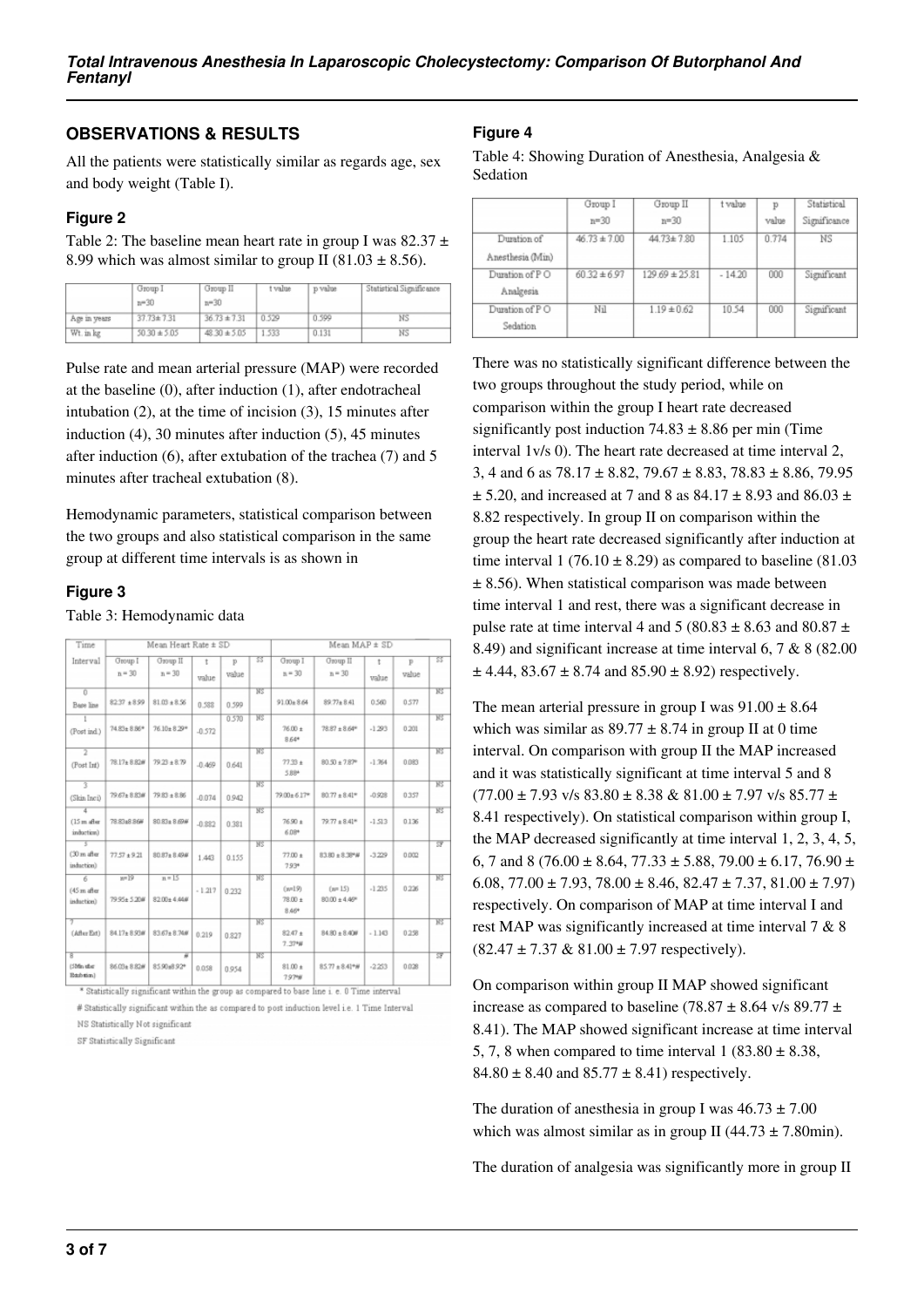in comparison to group I (129.69  $\pm$  25.81 v/s 60.32  $\pm$  6.97 min) respectively.

The duration of post-operative sedation in group II was significantly more than group I (1.19  $\pm$  0.62 v/s nil) Table III.

## **Figure 5**

Table 5: Showing Emergence & Recovery time

|                | Group I         | Group II        | t value  | p     | Statistical  |
|----------------|-----------------|-----------------|----------|-------|--------------|
|                | $n = 30$        | $n = 30$        |          | value | Significance |
| Emergence Time | $4.24 \pm 1.04$ | $5.31 \pm 0.89$ | $-4.092$ | 0.00  | Significant  |
| Recovery Time  | $1.24 \pm 0.18$ | $2.00 \pm 0.61$ | $-6.545$ | 0.00  | Significant  |

The emergence time in group I was significantly less than group II (4.24  $\pm$  1.04 v/s 5.31  $\pm$  0.89 min) respectively. The recovery time in group II was significantly more in comparison to group I (2.00  $\pm$  0.61 v/s 1.24  $\pm$  0.18 min) respectively.(Table IV)

## **Figure 6**

Table 6: Showing Mean Random Blood Sugar:

| Time Interval | Group I            | Group II          | t value  | T)    | Statistical  |
|---------------|--------------------|-------------------|----------|-------|--------------|
|               | $n = 30$           | $n = 30$          |          | value | Significance |
|               | $89.00 \pm 10.97$  | $89.00 \pm 10.69$ | $-1.550$ | 0.132 | ΝS           |
|               | $90.90 \pm 6.27$   | $94.57 \pm 13.28$ | $-5.067$ | 0.000 | Significant  |
|               | $100.10 \pm 13.61$ | $94.17 \pm 13.49$ | 4.777    | 0.000 | Significant  |

The baseline random blood sugar was almost similar in both the groups. It was significantly more in group II in comparison to group I at time interval 1 (94.57  $\pm$  13.28 v/s  $90.90 \pm 6.27$  and it was significantly less in group II as compared to group I at time interval  $2(94.17 \pm 13.49 \text{ v/s})$  $100.10 \pm 13.66$ ) respectively Table V.

{image:6}

# **DISCUSSION**

Pandit and Kothary(4) compared fentanyl with butorphanol for outpatient laparoscopic procedures. They concluded that butorphanol gives better protection against sympathetic stimulation to tracheal intubation. There was no other significant difference between butorphanol and fentanyl during either induction or maintenance of anesthesia.

Billard et  $al(_{5})$  conducted a study to find out the hemodynamic response to induction and intubation with propofol and fentanyl. They stated that fentanyl adds to the hemodynamic suppression effect of propofol during induction and tracheal intubation.

Bhavsar et al $\binom{6}{6}$  found intravenous fentanyl in a dose of 2 µg/kg to be safe and effective in controlling laryngoscopy and intubation response.

In the present study, as shown in Table II, there was a significant decrease in mean pulse rate from the baseline following induction in both the groups. The intubation response was cut down by both the drugs equally. Throughout the procedure the change in pulse rate from the baseline value was statistically insignificant in both the groups.

On comparing the mean pulse rate of the two study groups using unpaired 't' test there was no significant difference between fentanyl and butorphanol starting from induction to maintenance and recovery.

Again though there was a significant fall in mean MAP after induction in both groups (shown in Table III), both fentanyl and butorphanol were able to stabilize and maintain the MAP close to the post-induction level throughout the procedure (Table III).

When we compared the change in mean MAP between the two study groups using unpaired 't' test both groups were comparable. Thus, we noticed no significant difference between fentanyl and butorphanol in maintaining hemodynamics under TIVA technique, which is in agreement with the study findings reported above.

It is a well known fact that propofol causes significant myocardial depression and fall in MAP. When combined with fentanyl or butorphanol, this fall was greater and both the combinations were effective to suppress the intubation response. As glycopyrrolate was added to the premedication which may cause tachycardia the combination of propofol with fentanyl or propofol with butorphanol was still able to decrease the pulse rate though minimally.

In measuring the mean random blood sugar (RBS) we observed no difference in the baseline, intraoperative and postoperative values in between two groups. This corroborates nicely with the findings of hemodynamic parameters. There was a significant rise in postoperative blood sugar level from the baseline level in the fentanyl group in contrast to the butorphanol group, which may be explained by the wearing effect of fentanyl (Table V).

The emergence time (i.e., the time period from stoppage of propofol infusion to extubation of trachea) in the fentanyl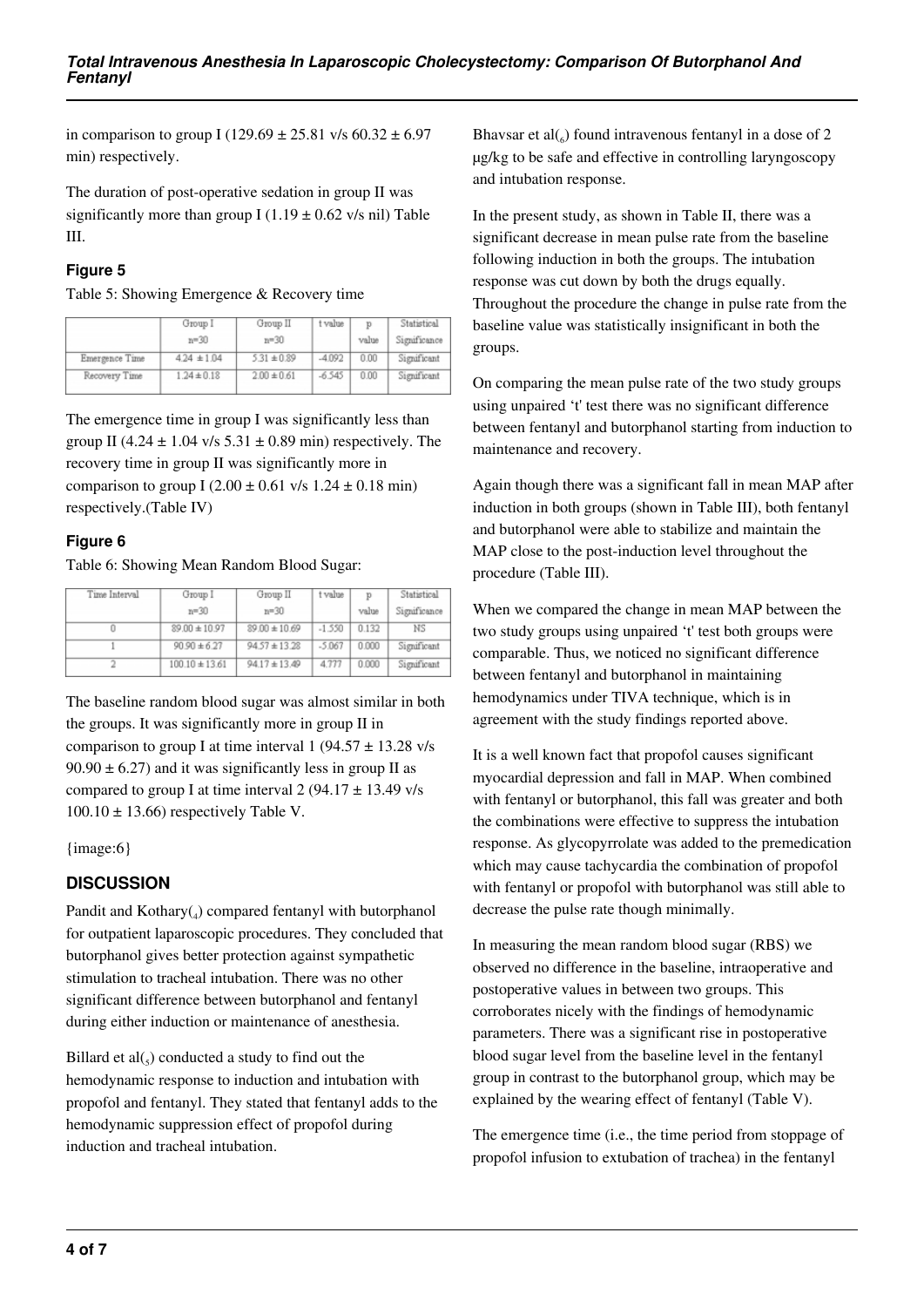group was significantly lesser than that of butorphanol group. This explains that the butorphanol group patients take more time to be extubated than the other group (Table V).

Till date there is no study that simulates this finding but Jenstrup et al $\binom{7}{7}$  conducted a comparative study between fentanyl and alfentanyl for TIVA along with propofol. They found the emergence time to be 10 minutes and recovery time 3 minutes in the fentanyl group whereas 11.5 minutes and 1.8 minutes in the alfentanyl group respectively.

In the present study the recovery time, in the fentanyl group was significantly lesser to that of butorphanol group as shown in Table V.

 $Del(s)$  found the duration of analgesia provided by intravenous butorphanol to be about 2 hour (0.5 mg dose) or  $2-4$  hours (1-2 mg dose). Lippman et al $\binom{0}{0}$  conducted a double blind study on intravenous butorphanol and concluded the duration of action to be at least 60 minutes.

In the present study, we found the mean duration of analgesia provided by fentanyl 1hour, to be significantly of shorter duration to that of butorphanol 2 hours.

The duration of sedation in the butorphanol group was significantly higher than that of fentanyl group. Many studies have reported sedation to be the most common adverse effect associated with butorphanol. The frequency ranges from 30-40% although one study by Lippman et  $\text{al}(0,0)$ found an incidence of 88%. Though during recovery this effect may be advantageous, this may explain the delayed emergence and recovery in this group compared to the fentanyl group

In this study, the incidence of postoperative sedation was 100% and sedation is concluded to be an unavoidable side effect of butorphanol when given in adequate doses.

The incidence of PONV is decreased when propofol is administered, regardless of the anesthetic technique( $_{10}$ ). When administered to induce and maintain anesthesia, it is more effective than ondansetron in preventing  $\text{PONV}_\text{(1)}$ . It is possible that propofol modulates subcortical pathways to inhibit nausea and vomiting or produces a direct depressant effect on the vomiting centre.

Phillips et al  $_{12}$ ) conducted a comparative study between TIVA with propofol and inhalational anesthesia with isoflurane for major abdominal surgeries. They noticed

significantly less nausea (15.4%) in the propofol group than in the isoflurane group (33.7%) for the first two hours but not thereafter.

Morimoto et al  $_{(13)}$  conducted a study on TIVA with propofol and fentanyl and compared it to the general anesthesia with thiopentone nitrous oxide in oxygen and isoflurane anesthesia. They concluded a lower incidence of nausea in the TIVA group but no difference was found in the incidence of vomiting.

Vijayaraghavan  $_{14}$ ) compared TIVA versus general anesthesia and found an incidence of nausea (10.1%) and vomiting (6.1%) in TIVA patients whereas 18% and 9% in the general anesthesia patients respectively.

In the present study, we observed no incidence of nausea, vomiting or nausea with vomiting in the postoperative period. This may be due to the reason of shorter observation period in PACU in our study.

# **CONCLUSION**

We conclude that butorphanol provides better analgesia with total intravenous anesthesia as compared to fentanyl.

# **CORRESPONDENCE TO**

Dr. Ravi Kumar Verma, M.D, D.A Reader Department of Anesthesiology, Institute of Medical Sciences, Banaras Hindu University, Varanasi. India E.Mail i.ddrravi verma@yahoo.com

## **References**

1. Lundy JS. Analgesia, anaesthesia and muscle relaxation. Minnesota Med 1926;9:399. (reprinted in "Classical File". Surv Anaesthesiol 1981;25:272). 2. Ameer B and Salter FJ. Drug therapy reviews: Evaluation of butorphanol tartrate. Am J Hosp Pharm 1979; 36:1683-1691. 3. Sung YF, Weinstein MS and Ghani GA. Balanced Anesthesia: A comparison of Butorphanol and Morphine. Southern Medical Journal. 1984; 77:180-182. 4. Pandit, SK, Kothary, SP, Pandit UA, Mathai MK. Comparison of fentanyl and butorphanol for out patient anaesthesia. Canadian Journal of Anaesthesia 1987; 34 : 130-134. 5. Billard et al. , Singh H, Sakai T, Matsuki A. European Jr. of Anaesthesiology, Vol. 16, No. 9, Sept. 1999, p. 610-14. 6. Bhavsar Nipa, Baheti DK. A comparative study of use of fentanyl and lignocaine to attenuate the hennodynamic response to laryngoscopy -intubation in normal patients. Bombay Hospital, Journal 2001; 4304 Oct. 7. Jenstrup M, Nielsen J, Fruergard K, Moller AM, Wiberg FJ. Recovery characteristics: Comparative study between fentanyl and alfentanyl for TIVA. BJA 1990; 64:717-722. 8. Del Pizzo A. A double-blind study on the effects of

butorphanol compared with morphine in balanced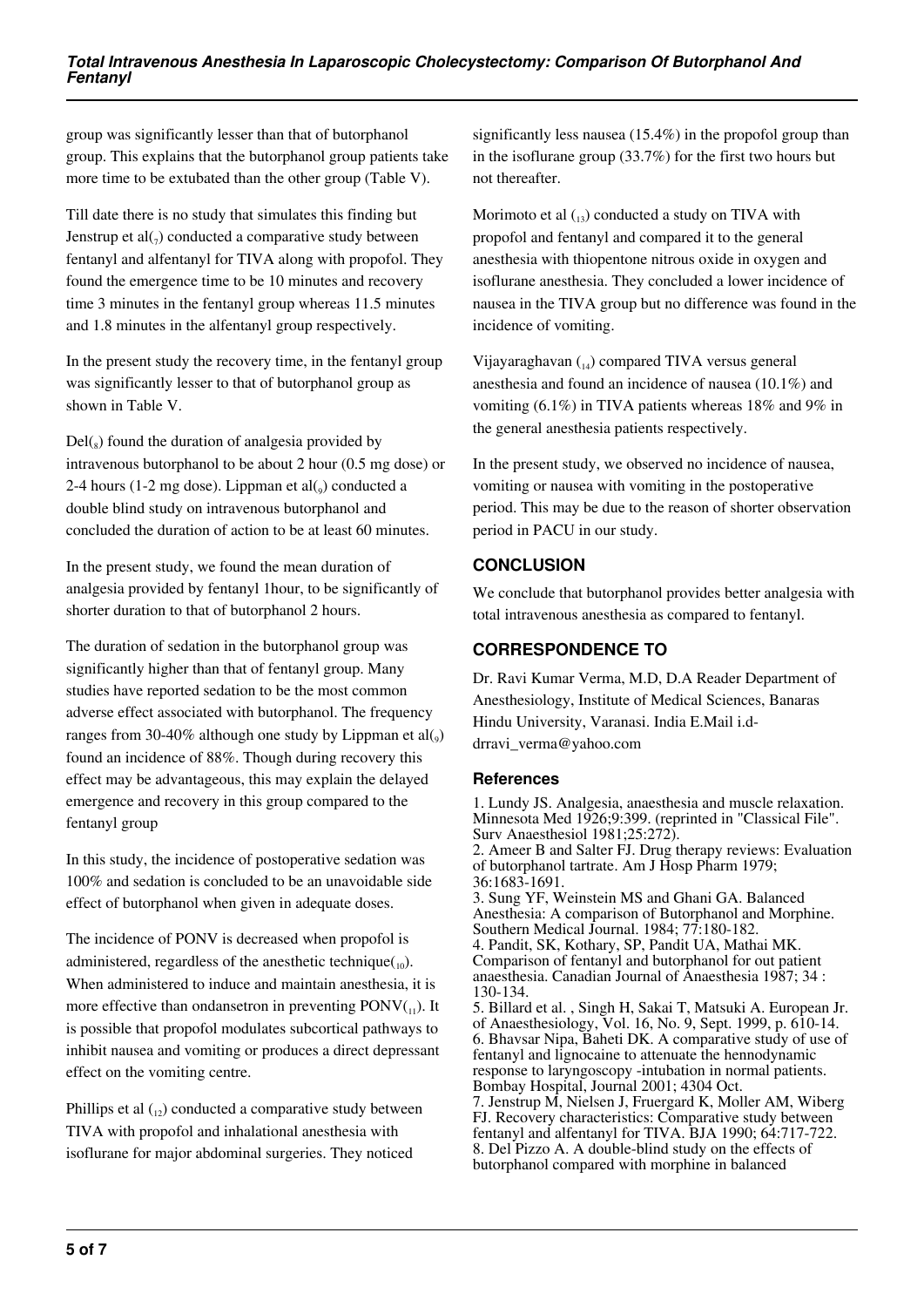anesthesia. Can Anaesth Soc J 1978; 25: 392-7. 9. Lippman M, Mok MS and Steen SN. Analgesic onset time of intravenous butorphanol in post surgical patients: a placebo controlled study. Curr Ther Res 1977; 22:276-283. 10. Borgeat A, Wilder-Smith OHG, Suter PM. The nonhypnotic therapeutic applications of propofol. Anaesthesiology 1994; 80:642-656.

11. Gan TJ, Ginsberg B, Grant BS et al. Double-blind randomized comparison of ondansetron and intraoperative propofol to prevent post-operative nausea and vomiting. Anaesthesiolgy 1996; 85:1036-1042.

12. Phillips AS, Mirakhur RK, Glen JB, Hunter SC.

Comparative study between TIVA and inhalational anaesthesia with isoflurane for major abdominal surgeries. Anaesthesia 1996; 51(11):1055-9.

13. Morimoto Y, Matsumoto S, Nakamura M, Makino A, Tamura T, Ok Shimizu K, Miyauchi Y. Incidence of postoperative nausea and vomiting with TIVA versus isoflurane anaesthesia. Masui 1997; 46(9):1242-5. 14. Vijayaraghavan, S., Bishop Auckland. General anaesthesia versus total intravenous anaesthesia (TIVA): comparison of recovery following day case surgery. SIVA UK. Annual Scientific Meeting, Belfast; November 2000.